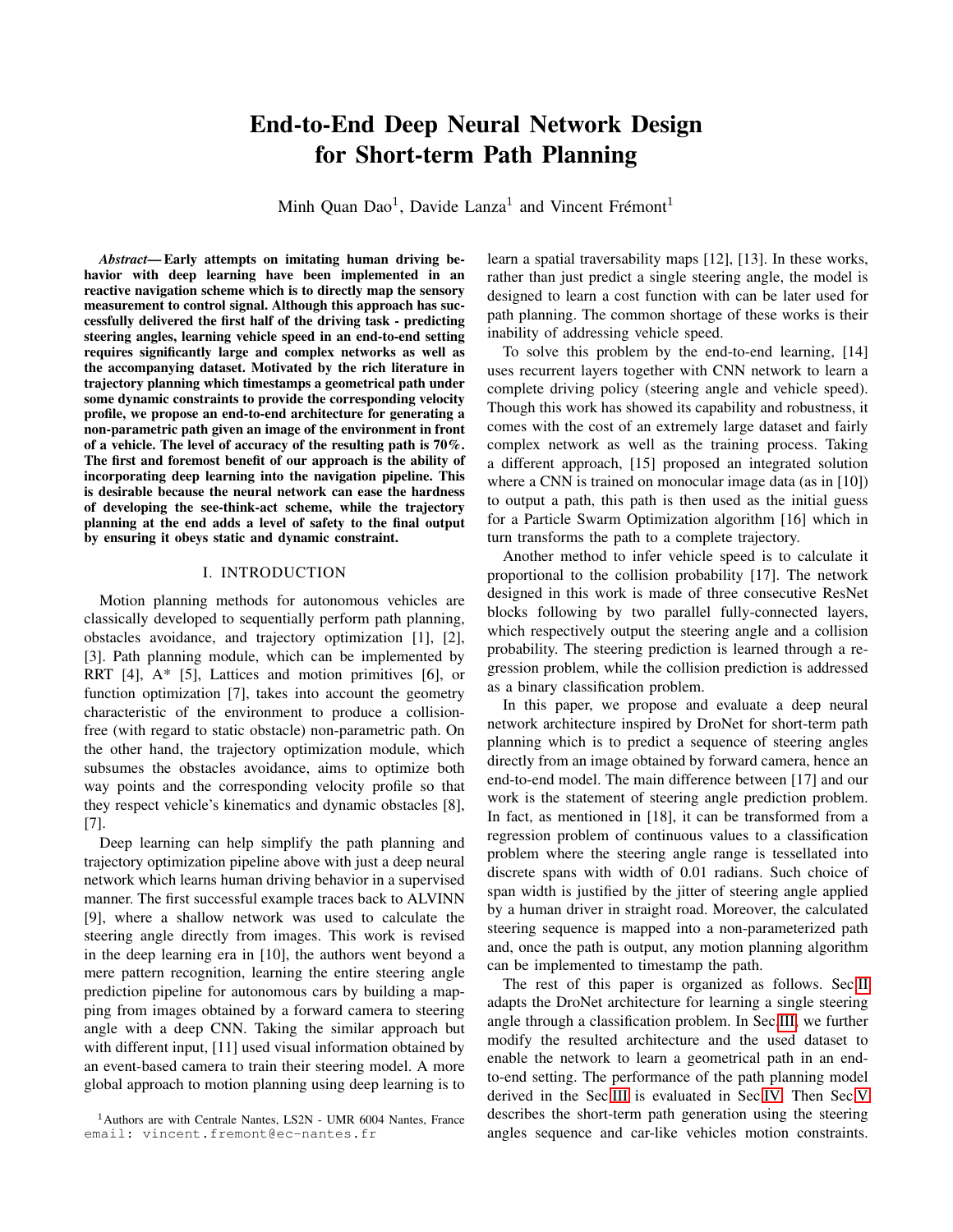<span id="page-1-0"></span>Concluding remarks are made in Sec. in [VI.](#page-4-0)

### II. LEARNING STEERING ANGLES

Taking a different approach compared to the majority of researches in end-to-end learning for autonomous driving which formulates the prediction of steering angles as a regression problem [9], [10], [17], our model is designed to be a classifier. The reason of our choice stems from the fact that for a regression-based network, there is a continuous range of angles to infer, but only a finite number of samples with which to train against. By tessellating the range of steering angles into discrete bins, the requirement of infinite training samples to fully cover such continuous range is no longer effective. Moreover, Sec[.IV](#page-2-0) shows that with sufficiently small bins, our classifier can outperform the DroNet - a regression-based model.

#### *A. Network Architecture*

[17] has showed that their the architecture responds strongly to "line-like" features in the forward images which has a strong relation with the resulted steering angles. Motivate by this work, we design our model out of their ResNetmade body and put a classifier on top of it. This classifier is made of 2 dense layers. The first has 800 neurons activated by ReLU, while the second has 227 neurons (equal to the number of classes) and is activated by Softmax function. The conceptual architecture is shown in Fig[.1.](#page-2-1) Each ResNet block in this figure is comprised of 3 convolutional layers: 2 on the main path and 1 on the shortcut (see Fig. [2\)](#page-2-2).

The hyperparameters of each ResNet block are shown in Tab. [I.](#page-1-2)

| Stage          | Layer      | Number     | Kernel | Stride        | Padding |  |
|----------------|------------|------------|--------|---------------|---------|--|
|                |            | of kernels | size   | Stride        | Padding |  |
|                | $Conv2D_a$ | 32         | 3      | $\mathcal{D}$ | same    |  |
|                | $Conv2D_b$ | 32         | 3      |               | same    |  |
|                | $Conv2D_c$ | 32         |        | 2             | same    |  |
| $\mathfrak{D}$ | Conv2D a   | 64         | ٩      | 2             | same    |  |
| 2              | Conv2D h   | 64         | 3      |               | same    |  |
| $\overline{c}$ | $Conv2D_c$ | 64         |        | 2             | same    |  |
| $\mathcal{R}$  | $Conv2D_a$ | 128        | 3      | 2             | same    |  |
| 3              | $Conv2D_h$ | 128        | 3      |               | same    |  |
| 3              | $Conv2D_c$ | 128        |        | 2             | same    |  |
| TABLE I        |            |            |        |               |         |  |

MODIFIED RESNET CNN BODY PARAMETERS

<span id="page-1-2"></span>The intuition behind our model is that the ResNet-made body should learn better how to output useful feature maps which probably contains roads shape and drivable area, while the classifier on its top should learn how to output the steering angle given the provided feature map.

# *B. Data Preparation*

The dataset used to train our model is Udacity dataset challenge  $2<sup>1</sup>$  $2<sup>1</sup>$  $2<sup>1</sup>$ . This dataset contains several hours of driving on suburban road in good weather and lightning condition.

<span id="page-1-3"></span><sup>1</sup>[https://github.com/udacity/self-driving-car/](https://github.com/udacity/self-driving-car/tree/master/datasets/CH2) [tree/master/datasets/CH2](https://github.com/udacity/self-driving-car/tree/master/datasets/CH2)

After processing, the dataset is organized as a time-order list. An element of this list contains an image captured by frontfacing camera, the associated steering angle, GPS coordinate of the vehicle at this time step and other information.

To decide the class of any steering angle, a histogram of all steering angles in the dataset ranging from −2.051 to 1.903 radian is built (see Fig[.4\)](#page-3-1). The width of every bin of this histogram is 1 degree. The class of an angle is the index of the bin it belongs to. As can be seen in Fig[.4,](#page-3-1) the distribution of collected steering angles among these classes is imbalance. To ensure the network does not overlook the less frequent classes during the training process, class  $i$ is assigned a weight  $w(i)$  based on the median frequency balancing method in [19].

$$
w(i) = \frac{\text{median frequency of the dataset}}{\text{frequency of this class}} \tag{1}
$$

Here, the numerator is the ratio between the number of samples in class  $i$  and the total number of samples in the dataset. The denominator is the median of the all frequencies. The resulted weight  $w(i)$  is later used to scale the contribution of every sample in class  $i$  to the total loss function.

## *C. Model Training*

The model's weights are initialized randomly and the network is trained by minimizing the cross entropy loss function using Adam optimizer with default parameters. After training for 100 epochs with 1200 batch size, our model's accuracy on validation set peaks at 66% before dropping due to over fitting. With this level of accuracy, its qualitative performance measured by Root Mean Square Error (RMSE) and Explained Variance score (EVA) are respectively 0.1083 and 0.8338. These values are competitive, compared to recent development in end-to-end learning model: DroNet [17] and [11]. The details comparison is carried out in Sec[.IV.](#page-2-0)

# III. LEARNING A GEOMETRICAL PATH

<span id="page-1-1"></span>As shown in the previous section, a single steering angle can be learned through a classification problem. Nevertheless, knowing the steering angle is just half of the autonomous driving task. The other control signal to be provided, is the vehicle's speed. There are no means of inferring a vehicle speed given a single steering angle at the same time instance. However, the rich trajectory planning literature suggests that a geometrical path can be timestamped to generate a velocity profile [20] such that it can satisfy some dynamic constraint. Therefore, in this section, we modify the resulted architecture from the previous section and the used dataset to enable the network to learn a geometrical path.

#### *A. Network Architecture*

Inspired by [15], a path can be encoded as a sequence of steering angles, each of which is applied to a predefined traveling distance. Based on this insight, a network can learn a path by learning a sequence of steering angles. This leads to the replacement of a single classifier on top of the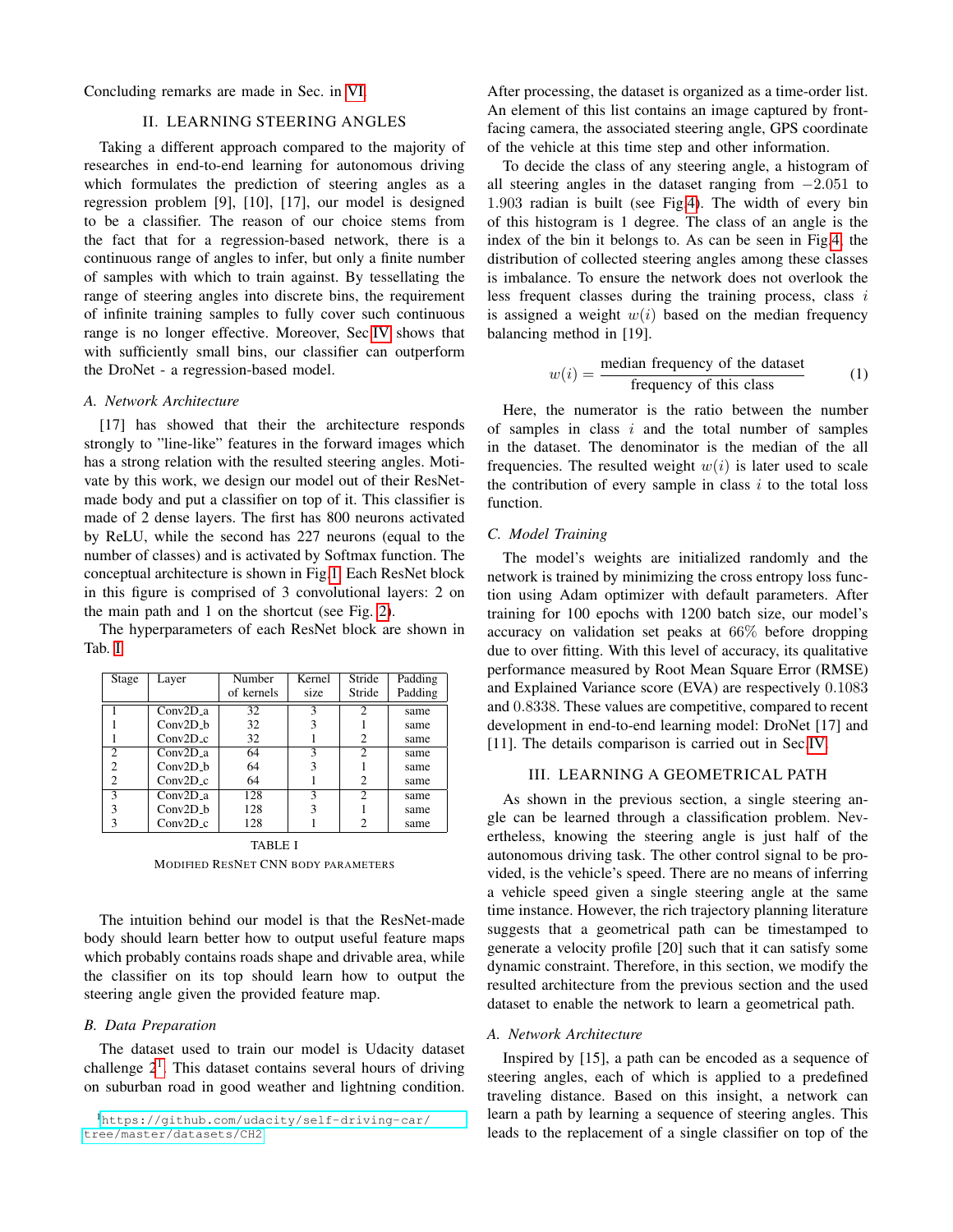

<span id="page-2-1"></span>Fig. 1. Modified DroNet architecture [17]



<span id="page-2-2"></span>Fig. 2. Components of a ResNet block.

architecture in Sec[.II](#page-1-0) by an array of 5 classifiers having the same number of neurons and activation function. Putting the ResNet-made body and the array of classifiers together, the complete architecture is shown in Fig. [3.](#page-3-2) Here, a block Head i is a 2-dense-layer classifier.

#### *B. Dataset Preparation*

The new model's output is interpreted as a sequence of 5 steering angles. Each angle is applied to 2 meters of traveling distance. As a result, a training sample is prepared as following:

- $X$ : an image of the environment in front of the vehicle
- $y$ : a list of one-hot vectors. This first vector denotes the class of the steering angle associates with the frame represented by X. The  $i - th$  vector represents the steering angle of the frame  $i \times 2$  meters away from X.

Such definition of  $y$  suggests that the data set used to train path planning model needs to explicitly contain the distance information between two adjacent labels. This distance can be retrieved from the GPS coordinate of each frame provided in the original Udacity dataset. Upon completely being generated, the whole dataset is divided into training set and validation set with respectively 19000 and 2350 samples.

## *C. Model Training*

Since the ResNet-made body is the same the model which predicts a single steering angle in Sec[.II,](#page-1-0) the weight of the ResNet-made body of the path planning model in this section is trained from the best weight obtained in Sec[.II.](#page-1-0) Conversely, all classifiers' weight are initialized randomly. The loss function is chosen to be the cross-entropy and is minimized by the Adam optimizer. The choice of hyperparameters is the same as in Sec. [II.](#page-1-0)

After training for 50 epochs, each of 5 five classifiers in our model achieves at least 70% of accuracy.

#### IV. MODEL PERFORMANCE

#### <span id="page-2-0"></span>*A. Quantitative Performance*

Using the same approach of [17], [11], the quantitative performance is measured by Root Mean Square Error (RMSE) and the Explained Variance score (EVA). The performance over these metrics of 5 classifiers in our path planning model compared to a constant estimator, which always predicts 0 as steering angle, a random one, the DroNet [17], and the model taking input from an event-based camera [11] is shown in Tab. [II.](#page-2-3) All classifiers in our model outperform the DroNet in both RMSE and EVA, while fall behind eventbased model with a small margin in RMSE. This shows by tessellating the range of steering angle into sufficiently small intervals, a classification-based model can deliver a better result, compared to a regression-based one.

| Model              | RMSE          | <b>EVA</b>       |
|--------------------|---------------|------------------|
| Constant baseline  | 0.2129        |                  |
| Random baseline    | $0.3 + 0.001$ | $-1.0 \pm 0.022$ |
| DroNet             | 0.1090        | 0.7370           |
| Event-based Model  | 0.0716        | 0.8260           |
| Head 0             | 0.0869        | 0.8933           |
| Head_1             | 0.0920        | 0.8781           |
| Head <sub>-2</sub> | 0.1052        | 0.8382           |
| Head_3             | 0.0820        | 0.9012           |
| Head_4             | 0.0851        | 0.8943           |

TABLE II

<span id="page-2-3"></span>PATH PLANNING MODEL QUANTITATIVE PERFORMANCE

#### *B. Qualitative Performance*

The comparison between the histograms of predicted angle classes and their ground truth on validation set are shown in Fig[.4.](#page-3-1) This figure indicates a relative match between the predicted distribution and the true distribution.

In addition, the normalized confusion matrix of the first classifier is shown in Fig[.5.](#page-3-3) This matrix features a clear, large magnitude main diagonal. This means the majority of predicted angle classes is actually the true class. Nevertheless, there are a few strong cells in the bottom of Fig[.5](#page-3-3) implying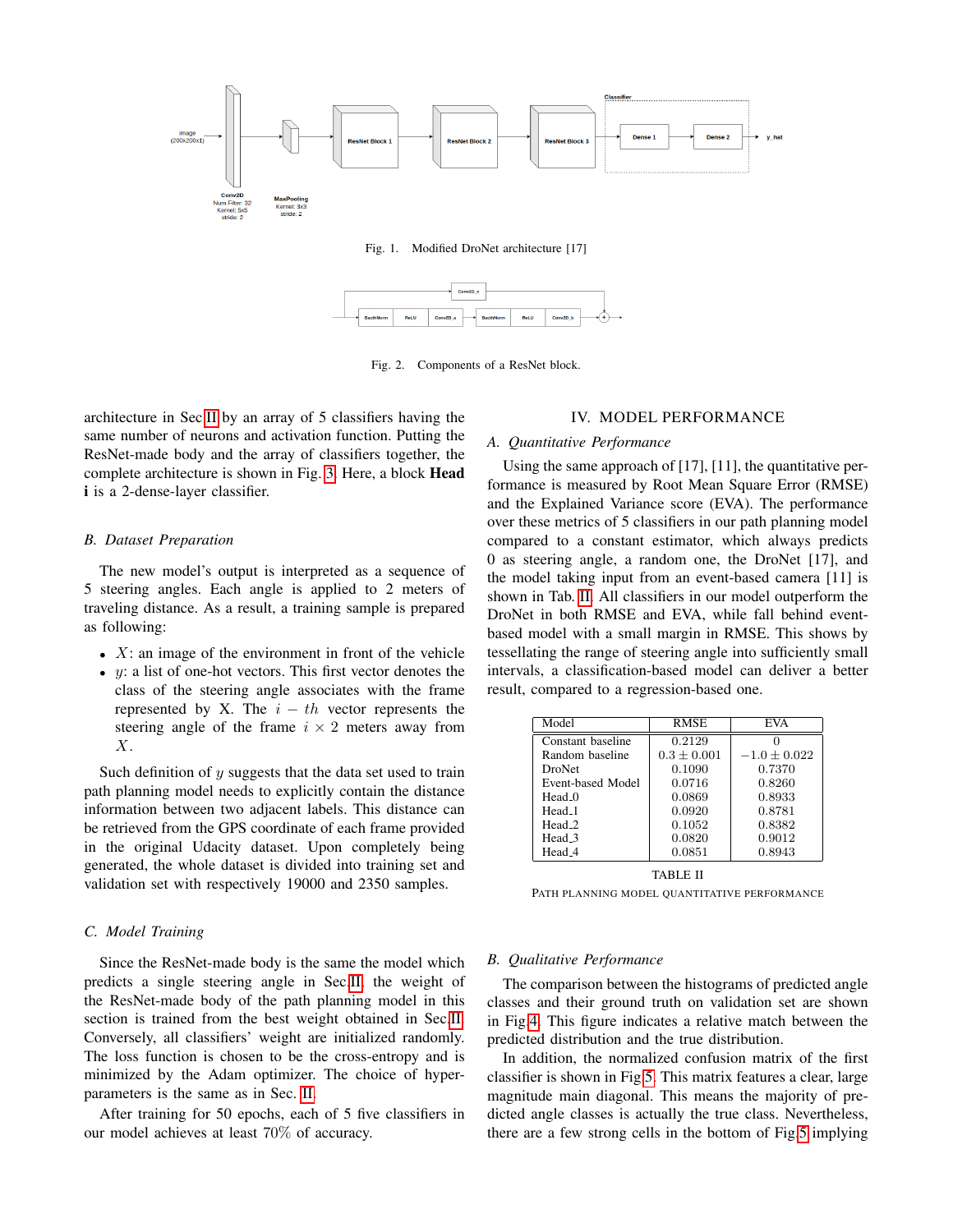

<span id="page-3-2"></span>Fig. 3. Path planning architecture (CNN part)



<span id="page-3-1"></span>Fig. 4. Predicted angle classes distribution of each classifier compared to their ground truth

that the classifier fails to predict the class of extreme right angles.

#### *C. Layer Activation Visualization*

In an attempt to understand how our model produces its prediction, the outputs of each ResNet block in the path planning model are displayed in Fig[.6.](#page-4-1) This figure shows that the first block recognizes lane mark and vehicles, while the second block segments the drivable area. The last block learns a down-sampled mapping. Together, these three ResNet blocks learn useful feature maps which contains roads shape and drivable area, while the classifiers on the top learn to calculate the steering angle given those feature maps.

# <span id="page-3-0"></span>V. INTERPRETING A STEERING SEQUENCE AS A PATH

Since the motion of car-like vehicles is constrained to be circular around its Instantaneous Center of Rotation (ICR)



<span id="page-3-3"></span>Fig. 5. Normalized confusion matrix of the first classifier.

(see Fig. [7\)](#page-4-2), a sequence of steering angles can be interpreted as a geometrical path (i.e. sequence of way points) by applying each angle in the sequence to a predefined traveling distance of s meters.

In Fig[.7,](#page-4-2) L is the distance between the front and rear axle.  $\delta_i(i = 0...N)$  is a steering angle  $(N + 1)$  is the length of steering angles sequence). At each time instance, the pose of the vehicle is represented by the pose of the local frame attached to the center of its rear axle -  $O_i x_i y_i z_i (i = 0 \dots N)$ .  $x_i$  goes from the rear axle to the front axle, and is perpendicular to these axles.  $z_i$  is orthogonal to the plane of motion, and pointing outward.  $y_i$  is defined such that  $O_i x_i y_i z_i$  is right-handed. The target is to calculate the position of the center of the front axle relative to the local body frame at the presence -  $O_0x_0y_0z_0$ . Assuming that the vehicle's motion is planar, the transformation from frame  $O_i x_i y_i z_i$  to frame  $O_{i+1}x_{i+1}y_{i+1}z_{i+1}$  is described by:

<span id="page-3-4"></span>
$$
{}^{i}T_{i+1} = \begin{bmatrix} Rot_{z,\phi_{i}} & {}^{i}t_{i+1} \\ 0_{1\times 2} & 1 \end{bmatrix}
$$
 (2)

Here,  $i t_{i+1}$  is the coordinate of  $O_{i+1}$  in frame i, and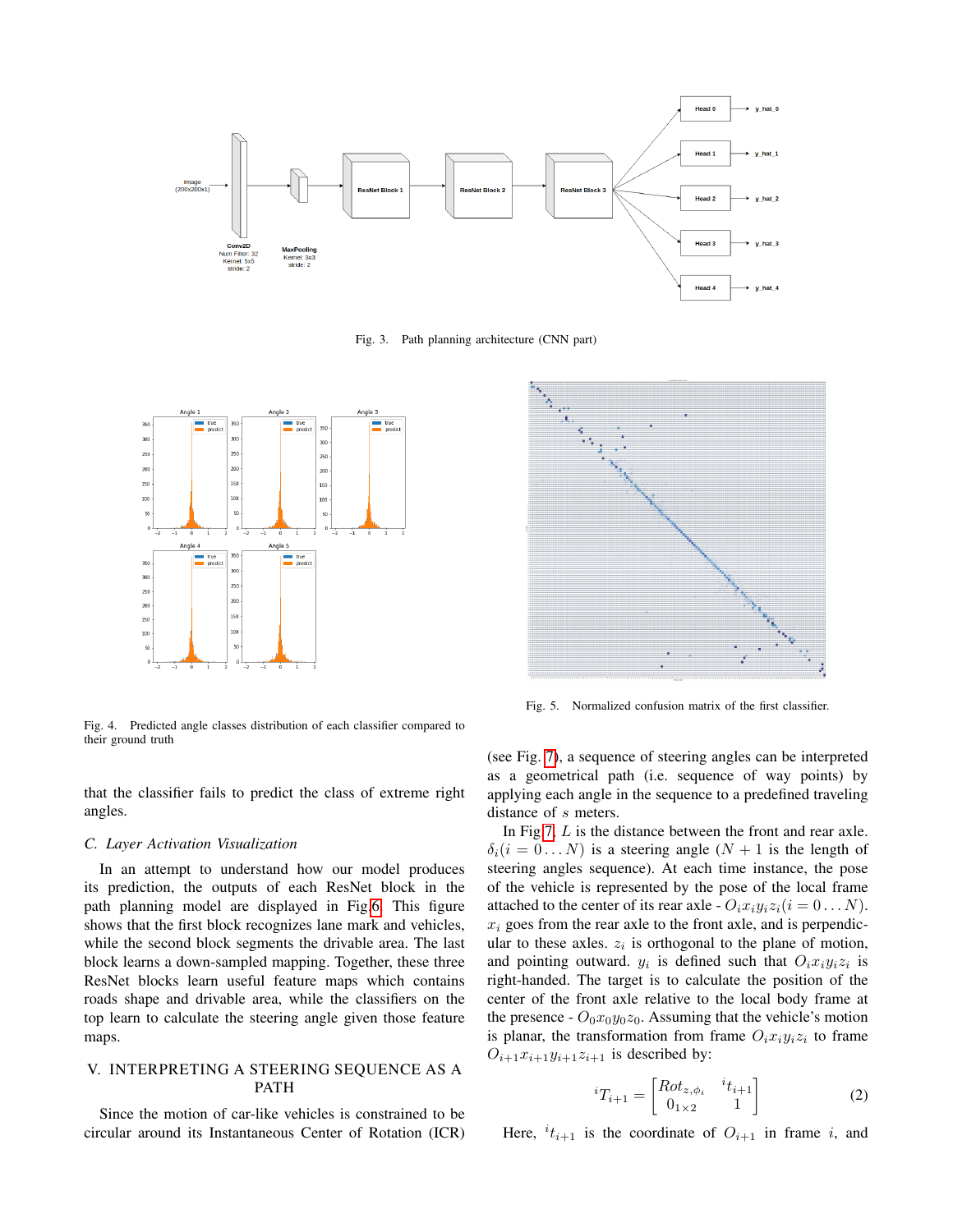

<span id="page-4-1"></span>Fig. 6. Output of each ResNet block with respect to different input images. From left to right, the images are respectively the input image, output of the first, second, and third block.



<span id="page-4-2"></span>Fig. 7. Car-like vehicle's motion diagram with two different value of steering angles. Each of these angles is applied to an arc distance of s meters.

 $Rot_{z, \phi_i}$  is the matrix represents the rotation around the zaxis by an angle  $\phi_i$ . The radius of the circular motion around  $ICR_i$  is calculated as

<span id="page-4-3"></span>
$$
R_i = \frac{L}{\tan \delta_i} \tag{3}
$$

Eq[.3](#page-4-3) implies that when the steering angle is close to zero (i.e. the steering wheel is kept at the neutral position), the radius of motion approach infinity, hence a straight motion. Given  $R_i$ , the coordinate of  $O_{i+1}$  in frame i is

<span id="page-4-5"></span>
$$
{}^{i}t_{i+1} = 2R_{i}\sin\left(\frac{\phi_{i}}{2}\right)\begin{bmatrix}\cos\left(\frac{\phi_{i}}{2}\right)\\ \sin\left(\frac{\phi_{i}}{2}\right)\end{bmatrix}
$$
(4)

 $\phi_i$  is the angle between  $x_i$  and  $x_{i+1}$ . As shown in Fig[.7,](#page-4-2) this angle can be calculated by:

<span id="page-4-4"></span>
$$
\phi_i = \frac{s}{R_i} = \frac{s \tan \delta_i}{L} \tag{5}
$$

With Eq. [5](#page-4-4) and Eq. [4.](#page-4-5) The transformation from frame  $i$  to frame  $i + 1$  in Eq. [2](#page-3-4) is now fully defined. The local position of the center of the front axle in homogeneous form is:

$$
{}^{i}L_{i} = [L, 0, 1]^{T} \tag{6}
$$

This position is transformed into the local frame at the present time by the following equation

$$
{}^{0}L_{i} = {}^{0}T_{i}{}^{i}L_{i} = \prod_{j=1}^{i} {}^{j-1}T_{j}{}^{i}L_{i}
$$
 (7)

To test the quality of the predicted path and its ground truth, the trained path planning model is used to infer path from forward images taken from Udacity dataset. The inference process is implemented on a laptop equipped with an NVIDIA GeForce MX130, an Intel Core i7-8650U (1.90GHz), and 16GB of RAM. The inference time for 1 sample (i.e. 1 image) is 1 millisecond. Examples of path generated by both true and predicted sequence of steering are shown in Fig[.8,](#page-5-0) while the extended video of path planning model's output compared to ground truth can be found in this link: <https://youtu.be/X2fi2xVr2jE>. Fig[.8](#page-5-0) as well as the video shows a good match between the predicted path and its ground truth, which in turn proves the quality of the prediction of our model.

# VI. CONCLUSIONS

<span id="page-4-0"></span>In this paper, we explored an end-to-end learning approach to path planning for autonomous vehicles. In details, a neural network made of three ResNet blocks and an array of